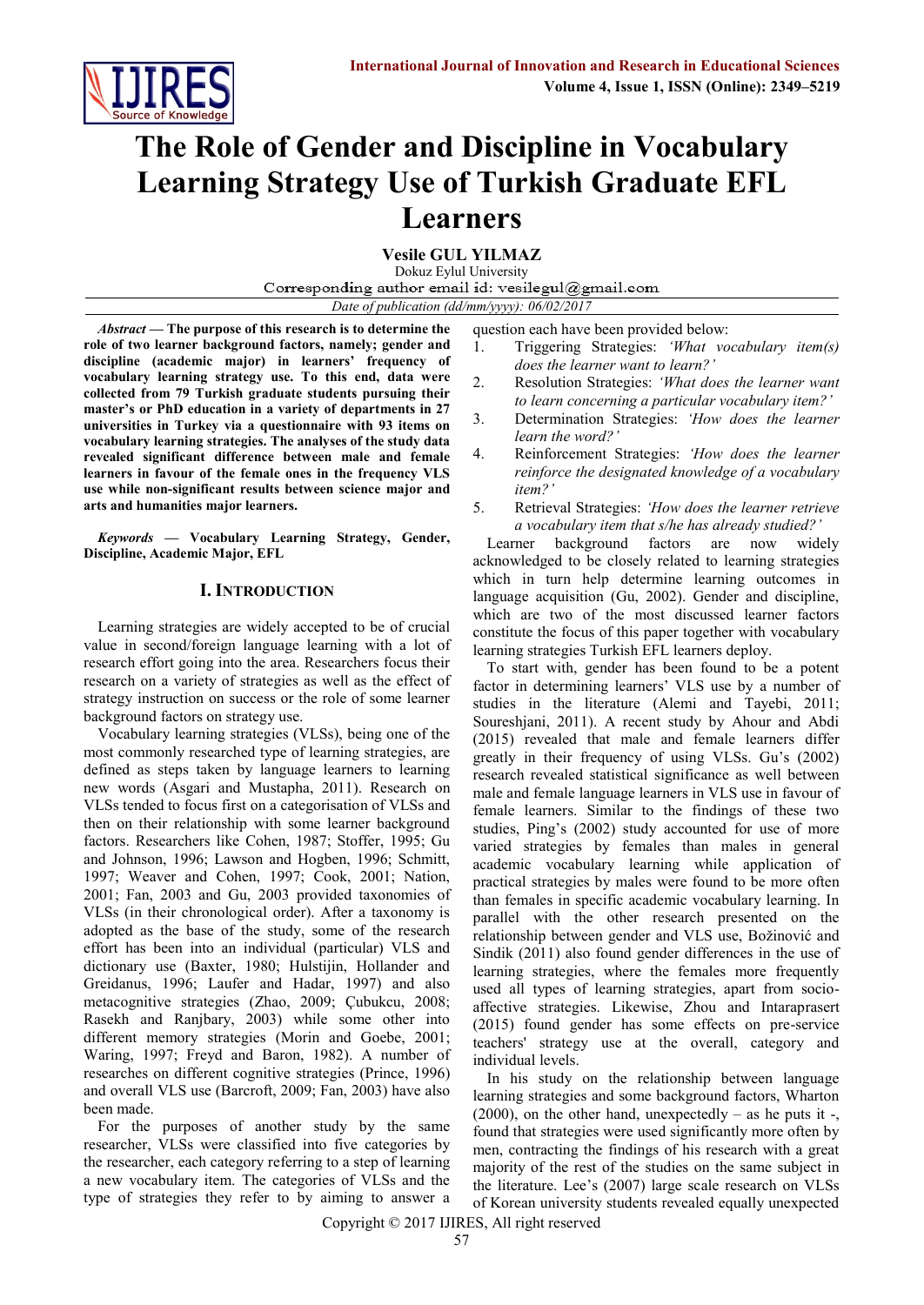

results with its finding of no gender effect on the pattern and frequency of strategy use. Wei (2007), similarly, found no evidence of a significant difference in strategy use by gender as a result of her research on college level English language learners' VLS use in Chinese context. Likewise, a relatively recent study by Zokaee, Zaferanieh and Naseri (2012) suggested that there was no significant difference between male and female Iranian undergraduate EFL learners in terms of their VLS choices. Tsai and Chang's (2009) study (with 647 participants in a Taiwanese context with university students) is another study among the limited number of studies in literature having found no statistically significant difference between male and female participants' use of VLSs.

In addition to gender, schooling on a chosen or preferred subject has been widely assumed to affect learner strategy preferences and mental behaviour (Gu, 2002). Similarly, Rao and Liu (2011), who conducted their research in Chinese EFL context, found that although there were more similarities than differences in their strategy use, there did exist significant differences between social science students and science students in the use of some learning strategies, thus proving discipline (academic major) to be a potent factor affecting learner strategy use. Tsai and Chang's (2009) research also had a field-of-study aspect, with findings revealing that English-major students used more VLSs than non-English-majors. In a more recent study, Boonkongsaen and Intaraprasert (2014) searched the relationship between students' field of study and English VLS use with the finding that field of study was significantly related to students' overall VLS use, use of VLSs by the category and individual strategy levels. The researchers categorised participants into three; artsmajors, science-majors, and business-majors. The results revealed that arts-majors employed VLSs significantly more frequently than business and science-majors in the overall VLS use while business-majors and science-majors did not differ in their VLS use.

However, research on the relationship between discipline and strategy use in the literature reveal contrasting findings such as Gu's (2002) research on the relationship between discipline and VLS use which, despite finding use of strategy differences between arts and science majors, did not find any statistically significant difference between the two groups.

This study focused only on Turkish EFL learners in case cultural and contextual differences play a role in determining the influence of gender and discipline.

The purpose of this research was to determine the role of gender and discipline (academic major) in the frequency of vocabulary learning strategy use of 79 Turkish graduate students pursuing their master's or PhD education in a variety of departments in 27 universities in Turkey based on empirical data. For these purposes, the following research questions (RQ) were aimed to be answered:

- 1. Does Turkish graduate learners' frequency of VLS use vary in terms of their gender?
- 2. Does Turkish graduate learners' frequency of VLS use vary in terms of their discipline?

## **II. METHOD**

## *A. Participants*

In total, 79 graduate learners pursuing their master's or PhD education in a variety of departments 27 Turkish universities participated in the study. The participants of the study consisted of 31 males and 48 females. Participants' age ranged from 23 to 43, with a mean age of 28. 64 of the 79 participants, constituting 81%, were master's level learners while the remaining 15 (19%) were PhD students. The distribution of participants in terms of gender and discipline has been provided on Table 1.

**Table 1.** Distribution of Participants according to Gender and Academic Major

|               |               |                   | Discipline |       |
|---------------|---------------|-------------------|------------|-------|
|               |               | Arts $\&$         | Science    | Total |
|               |               | <b>Humanities</b> |            |       |
| Gender Female | N             | 37                | 11         | 48    |
|               | $\frac{0}{0}$ | 47%               | 14%        | 61%   |
| Male          | N             | 16                | 15         | 31    |
|               | $\%$          | 20%               | 19%        | 39%   |
| Total         |               | 53                | 26         | 79    |
|               | $\frac{0}{0}$ | 67%               | 33%        | 100%  |

Table 1 reveals 48 of the participants, constituting 61%, were females and 31 (constituting the remaining 39%) were males. The distribution of female participants in terms of their disciplines as provided by Table 1 shows that the ratio of the arts and humanities major students was 37 (47%) with 11 science majors constituting 14%, and both constituting 48 (61%) of the 79 participants. The distribution of male participants, on the other hand, shows that the ratio of the arts and humanities major students was 16 (20%) with 15 science majors constituting 19%, and both constituting the remaining 31 (39%) of the 79 participants. In other words, the distribution of participants according to their academic majors revealed that 67% (53) of the participants were arts and humanities learners while the remaining 33% (26) were science majors.

## *B. Materials*

Personal information on students were collected through the use of a personal information sheet consisting of questions on participants' age, gender, university, academic major and so on.

A 5-point rating scale Vocabulary Learning Strategies questionnaire developed by the researcher was used in the data collection. The questionnaire consisted of 93 items (each related to one of the five types of VLSs) with a section on frequency of use of VLSs in Likert form, as well. The questionnaire was piloted before its use for the purposes of this study.

The reliability of the VLSQ, as measured by *Cronbach Alpha* coefficient was calculated to range between .80 and 95 for its five subcategories, with an overall *Cronbach Alpha* coefficient of .97.

#### *C. Procedure*

Data on frequency of use of VLSs as well as some personal information were collected from graduate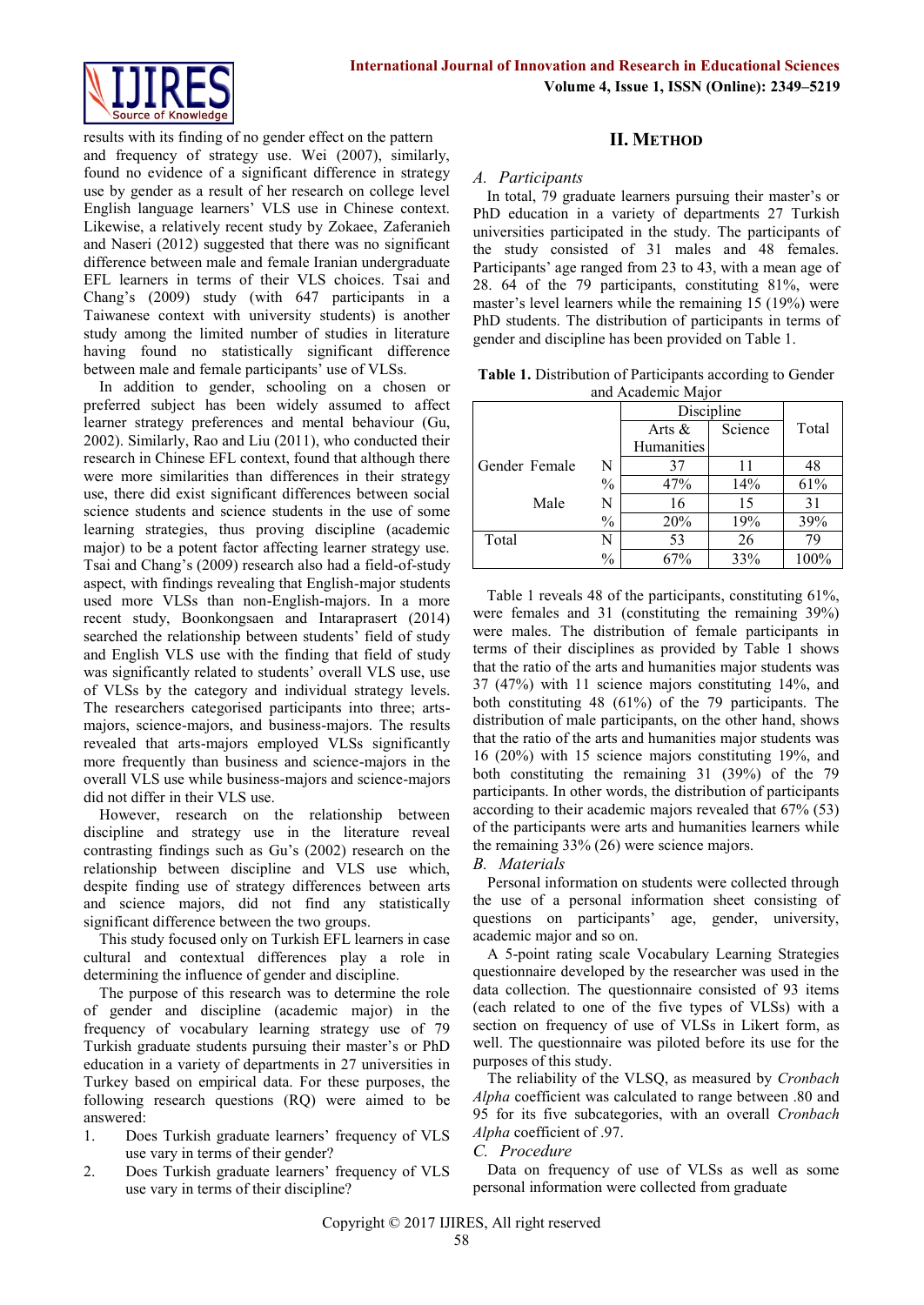learners attending 27 Turkish universities over a twomonth period via VLSQ. Consent forms prepared in the participants' native tongue (Turkish) were signed by the participants as to let them know of their rights and expectations from them.

## *D. Procedure*

Descriptive statistics (such as mean and standard deviation) were utilized. In addition, *t* tests were conducted to capture differences in reported frequency of use of VLSs, if any, between females and males as well as between arts and humanities majors and science majors. Multivariate analysis of variance (MANOVA) was performed to see if gender and discipline had any interaction effects.

Also, since the number of participants was more than 30 (79) according to *Central-Limit Theorem*, parametric tests could be used. Before each tests was conducted, the study data were checked as to whether they met the assumptions of the test to be used. It was seen that all the assumptions were met.

## **III. FINDINGS AND DISCUSSION**

Findings are presented according to three levels of data analysis; descriptive statistics on the use five categories of VLSs by Turkish graduate EFL learners, the relationship between gender and VLS use, and the one between discipline and VLS use.

**Table 2.** Average Frequencies of Use of the Five Categories of Vocabulary Learning Strategies

|                 |      | $(n=79)$  |
|-----------------|------|-----------|
| Strategy type   | Mean | <b>SD</b> |
| Triggering      | 4.06 | .60       |
| Resolution      | 3.21 | .82       |
| Determination   | 3.39 | .64       |
| Reinforcement   | 3.02 | .72       |
| Retrieval       | 3.28 | .91       |
| General Average | 3.25 | .62       |

Table 2 reveals that the most frequently used type of VLS is Triggering Strategies with an average score of 4.06 while the least frequently used type of VLS is Reinforcement Strategies with an average score of 3.02. Determination (m=3.39), Retrieval (m=3.28), and Resolution Strategies (m=3.21) are found to be the second, third and fourth frequently used types of VLSs by the EFL learners in Turkey respectively with the average frequency of VLS use being 3.25.

Bearing in mind that these categories are actually five steps to learning a word, it is quite normal that the first stage, being Triggering Strategies has the biggest average (as learners starts their process of learning a word, but then somehow fail to reach the last step, hindering the acquisition of the word).

## *Findings concerning RQ 1: gender and frequency of use of VLSs*

In order to answer RQ 1, as to the difference between male and female Turkish graduate learners of English language in terms of their use of VLSs, a t test has been carried out as well as calculating the average score of each group for the five sub-categories of VLS and a general average score.

An account of the distribution of average frequencies of reported use of the five sub-categories and general average of VLSs according to gender has been provided on Table 3.

**Table 3.** Average Frequencies of Use of the Five Subcategories of Vocabulary Learning Strategies in terms of Gender

| ui oviiuvi    |      |          |      |          |      |             |      |  |
|---------------|------|----------|------|----------|------|-------------|------|--|
|               |      | Female   |      | Male     |      | Females vs. |      |  |
|               |      | $(n=48)$ |      | $(n=31)$ |      | Males       |      |  |
| Strategy type | m    | S        | m    | S        | t    | p           | r    |  |
|               |      | D        |      | D        |      |             |      |  |
| Triggering    | 4.26 | .46      | 3.76 | .68      | 3.96 | $0.00*$     | 0.41 |  |
|               |      |          |      |          |      |             |      |  |
| Resolution    | 3.51 | .71      | 2.75 | .77      | 4.53 | $0.00*$     | 0.46 |  |
|               |      |          |      |          |      |             |      |  |
| Determination | 3.61 | .56      | 3.05 | .60      | 4.19 | $0.00*$     | 0.43 |  |
|               |      |          |      |          |      |             |      |  |
| Reinforcement | 3.25 | .62      | 2.66 | .72      | 3.93 | $0.00*$     | 0.41 |  |
|               |      |          |      |          |      |             |      |  |
| Retrieval     | 3.58 | .78      | 2.81 | .90      | 4.04 | $0.00*$     | 0.42 |  |
|               |      |          |      |          |      |             |      |  |
| General       | 3.50 | .49      | 2.87 | .61      | 5.00 | $0.00*$     | 0.50 |  |
| Average       |      |          |      |          |      |             |      |  |

(\* marks statistically significant p values)

An analysis of the rankings of frequency of use of VLSs across genders revealed (as shown on Table 3) that the most frequently used type of VLS, Triggering Strategies, is shared by female and male participants of the study with the average frequencies of 4.26 and 3.76, respectively. The second most frequently used type of VLSs, which is Determination Strategies, was also shared by female (m=3.61) and male participants (m=3.05). Retrieval and Resolution Strategies came the third and fourth with frequencies of 3.58 and 3.51, respectively, for female participants. Male participants, similarly, used Retrieval Strategies the third, and Resolution Strategies the fourth most frequently with the mean scores of 2.81 and 2.75, respectively. Reinforcement Strategies are the least frequently used type of VLSs by both females (m=3.25) and males (m=2.66). It is clear from the table that although the means show a difference the rankings of frequency of use of different types of VLSs are quite similar for the two gender groups.

At test was conducted to see if the difference between female and male participants in the frequency of use of VLSs was statistically significant. The results revealed that the difference between female and male was significant  $(p<.05)$  in favour of females in all of the five categories of VLSs, with the effect sizes indicating medium sized effect (r>.30) for all five categories of VLSs as well as a large sized effect (r=.50) for the overall VLSs.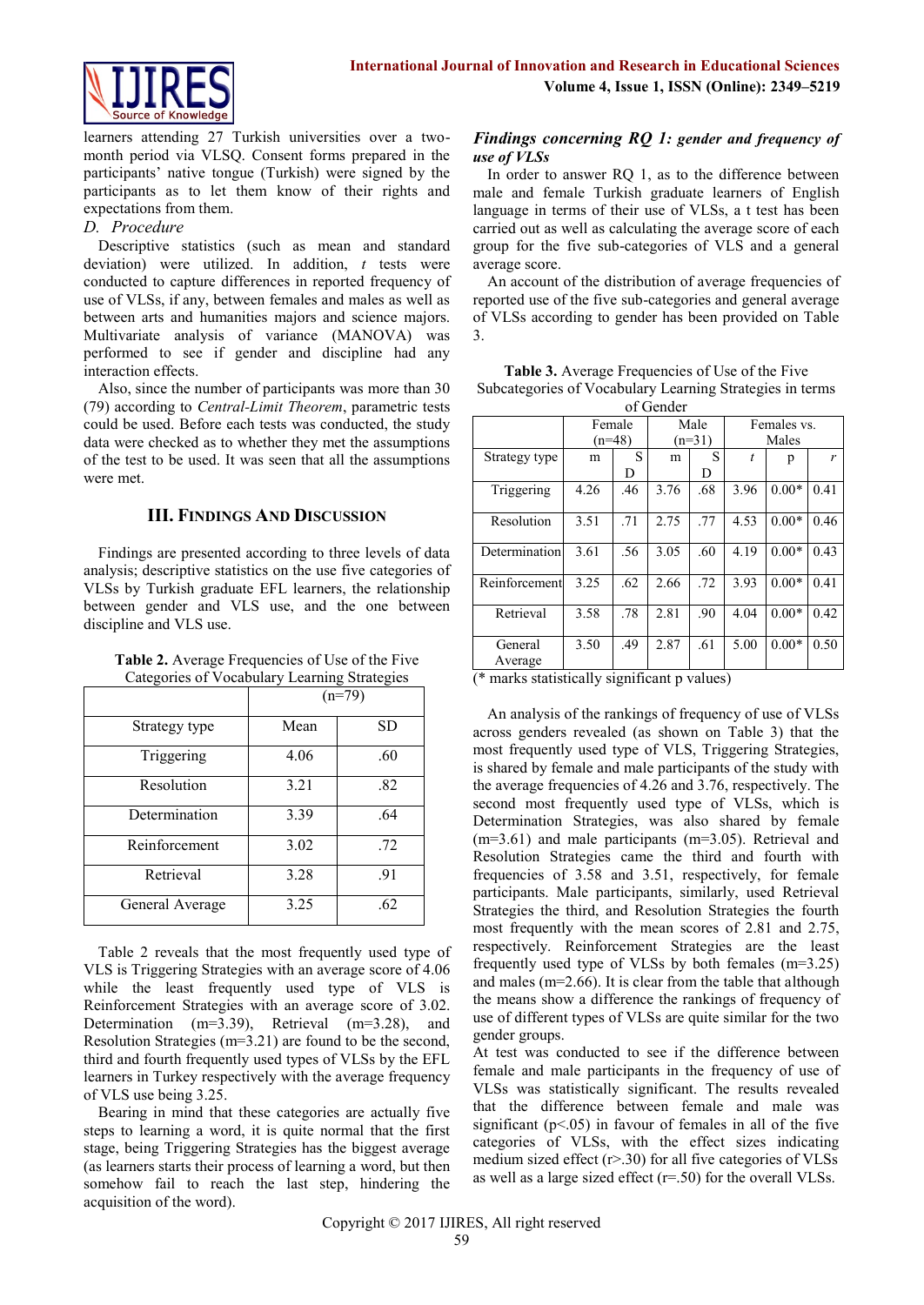

This means, in the present study, the findings suggest that gender was found to be one of the factors influencing VLS use. This is congruent with the findings of some studies such as the ones by Ahour and Abdi (2015), Gu (2002), Ping (2002), Božinović and Sindik (2011), and Zhou and Intaraprasert (2015) in that the all found that female learners deployed significantly more VLSs than males did. On the other hand, the findings of the present study are discordant with both those of Wharton's (2000), which found that strategies were used significantly more often by men, and those of the research by Lee (2007), Wei (2007), Zokaee, Zaferanieh and Naseri (2012), and Tsai and Chang (2009), which suggested that there was no significant difference between male and female learners in terms of their VLS use. However, it should be noted that studies in literature which found statistically significant difference in the use of VLSs in favour of males or ones which found no difference at all between the two genders are much fewer than those finding a statistically significant difference in VLS use in favour of females.

## *Findings concerning RQ 2: discipline and frequency of use of VLSs*

As for the distribution of average frequencies of reported use of the five sub-categories and general average of VLSs according to academic major in Turkey (as an EFL context), Table 4 aims to give an account of this.

|  | Table 4. Average Frequencies of Use of the Five  |  |  |  |
|--|--------------------------------------------------|--|--|--|
|  | Subcategories of VLSs in terms of Academic Major |  |  |  |

|               | Arts $\&$  |     | Science  |           | Arts $\&$ |                |      |
|---------------|------------|-----|----------|-----------|-----------|----------------|------|
|               | Humanities |     | $(n=26)$ |           |           | Humanities vs. |      |
|               | $(n=53)$   |     |          |           |           | Science        |      |
| Strategy type | m          | SD  | m        | <b>SD</b> | t.        | p              | r    |
|               |            |     |          |           |           |                |      |
| Triggering    | 4.12       | .60 | 3.94     | .61       | 1.27      | 0.21           | 0.14 |
|               |            |     |          |           |           |                |      |
| Resolution    | 3.30       | .83 | 3.04     | .79       | 1.33      | 0.19           | 0.15 |
|               |            |     |          |           |           |                |      |
| Determination | 3.50       | .59 | 3.17     | .68       | 2.21      | $0.03*$        | 0.24 |
|               |            |     |          |           |           |                |      |
| Reinforcement | 3.05       | .78 | 2.95     | .73       | 0.60      | 0.55           | 0.07 |
|               |            |     |          |           |           |                |      |
| Retrieval     | 3.38       | .89 | 3.07     | .93       | 1.45      | 0.15           | 0.16 |
|               |            |     |          |           |           |                |      |
| General       | 3.32       | .61 | 3.12     | .64       | 1.37      | 0.17           | 0.15 |
| Average       |            |     |          |           |           |                |      |

(\* marks statistically significant p values)

Table 4 clearly shows that the most frequently used type of VLS by the Art and Humanities major learners is Triggering Strategies with an average of 4.12 (SD=.6). Determination (3.5, SD=.59), Retrieval (3.38, SD=.89) and Resolution Strategies (3.30, SD=.83) are the second, third and forth most frequently used type of VLSs. The least frequently used type of VLS is Reinforcement Strategies by Arts and Humanities major learners with mean scores of 3.05 (SD=.72), respectively. The general

average frequency of VLSs by Arts and Humanities majors is represented by the score of 3.32 (SD=.61).

As for the most frequently used type of VLS by the Science major learners (as shown on Table 4) Triggering Strategies is the first one with an average of 3.94 (SD=.606). Determination (3.17, SD=.68) Resolution (3.04, SD=.79) and Retrieval Strategies (2.95, SD=.73) are the second, third and forth most frequently used type of VLSs by Science major learners respectively. The least frequently used type of VLS by Science major learners is Reinforcement Strategies with mean scores of 2.95 (SD=.73). The general average frequency of VLSs by Science majors is represented by the score of 3.12  $(SD=64)$ .

A t test was conducted to see if the difference between Arts & Humanities and Science major participants in the frequency of use of VLSs was statistically significant. The results revealed that the difference between Arts & Humanities and Science major participants was significant (p<.05) only in Determination Strategies. The effect size for the significant difference indicated a small sized effect  $(r=.24)$ .

Thus, in the present study, the effect size for Determination Strategies being small and the average for overall VLS use and all the other four categories of VLS use being statistically insignificant, the findings are in parallel with those of Gu's (2002), while being unparalleled with Rao and Liu's (2011) research findings, which revealed that there were significant differences between social science students and science students in the use of strategies, or Boonkongsaen and Intaraprasert's (2014), which revealed that arts-majors employed VLSs significantly more frequently than business and sciencemajors in the overall VLS use while business-majors and the science-majors did not differ in their VLS use.

In order to see if there was a significant relationship between the frequencies of VLS use on one hand and gender and discipline on the other, a Multivariate Analysis of Variances (MANOVA) test was carried out. Wilks' Lambda values were taken into account. The results have been presented in Table 5.

| Effect              | Value | F     | p       | $\eta$ 2 |
|---------------------|-------|-------|---------|----------|
| Gender              | .777  | 4.070 | $.003*$ | .223     |
| Discipline          | .934  | 1.005 | .421    | .066     |
| Gender * Discipline | .958  | .620  | .685    | .042     |

**Table 5.** The Interaction between Gender and Discipline regarding  $VI$   $C$ <sup> $I$  $I$ ge</sub></sup>

(\* marks statistically significant p values)

The MANOVA test carried out to see the effects of gender and discipline on the frequency of use of VLSs on Table 5 revealed a significant univariate main effect of 'gender', Wilks' Lambda = .777,  $F(5,71) = 4.07$ ,  $p<0.05$ ; but not a significant univariate main effect for 'discipline', Wilks' Lambda = .934,  $F(5,71) = 1.005$ , p>0.05; and not a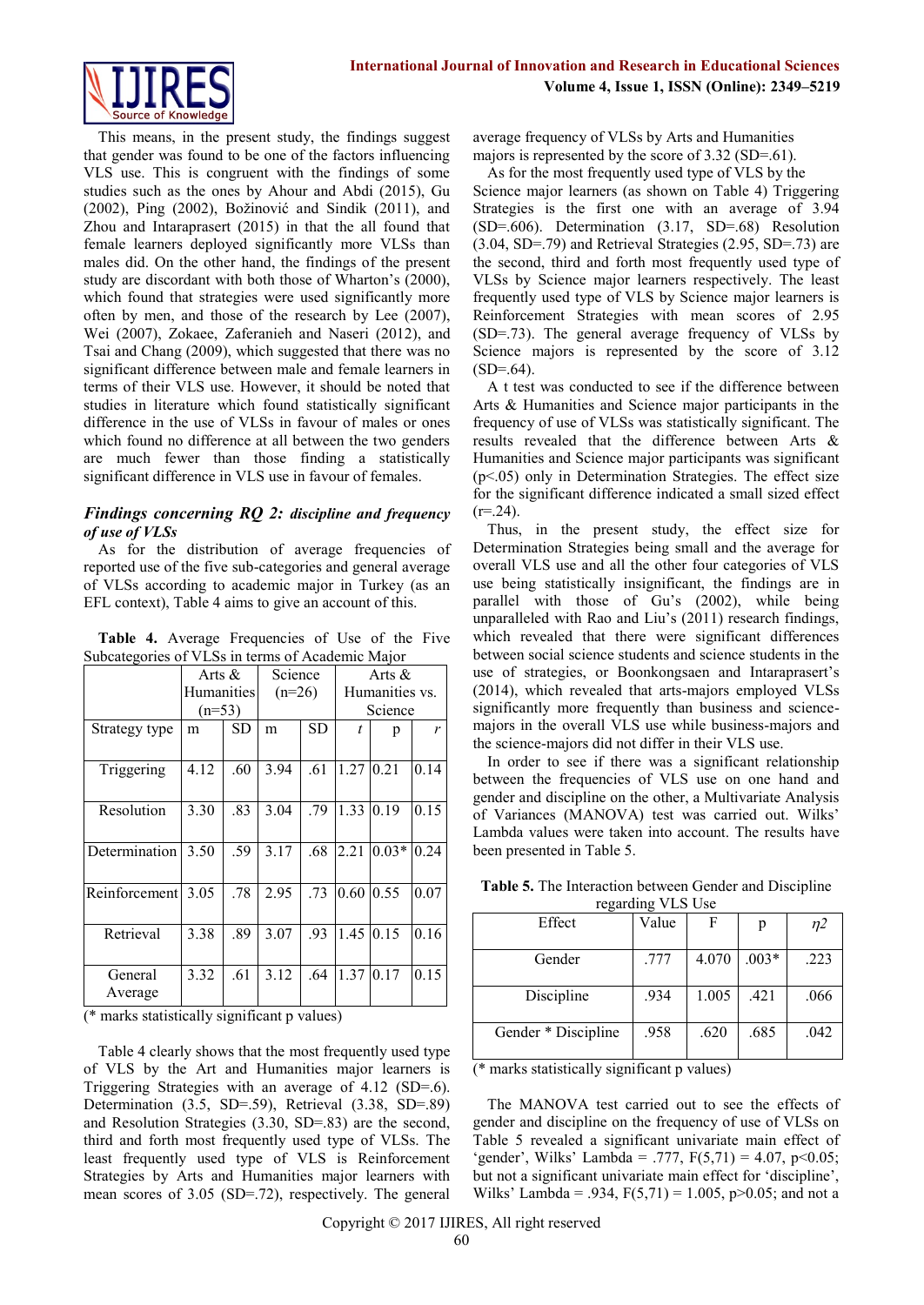

significant multivariate main effect for 'gender and discipline' together, Wilks' Lambda = .958,  $F(5,71) = .62$ , p>0.05. In other words, there was a statistically significant difference between the male and female participants of the study in the frequency of VLS use, which is already evident on Table 3. However, there was not a statistically significant difference between the Science major and Arts and Humanities major participants of the study in the frequency of VLS use. Also, when gender and discipline were assessed together, no statistically significant difference among participants was found. This means, the difference (in VLS use) between female and male participants is the same among Science majors as it is among Arts and Humanities majors; and the other way round, the difference between Science majors and Arts & Humanities majors is the same for females as it is for males. In addition, partial eta squared  $(\eta_2)$  values (effect sizes) were calculated to be .223 for gender, .066 for discipline, and .042 (out of 1) for gender and discipline together.

**IV. CONCLUSION**

Female participants of the study reported more frequent use of all five categories of VLSs than male students did, with all of them as well as general VLSs reaching statistical significance, which proved gender to be a potent variable in vocabulary learning strategy use, which is congruent with the findings of most of the research in the literature. On the other hand, arts and humanities major participants reported more frequent use of all five categories of VLSs as well as of general VLSs than science major students did, although only discipline difference on *determination* strategies reached statistical significance with the difference between arts and humanities majors and science majors in general VLS use being insignificant. This shows discipline not to be as potent a factor as gender in determining strategies used by foreign language learners in vocabulary learning.

**APPENDIX Table 6.** Frequencies of Use of each of the VLSs

|                |                   |                                                                                                 | Frequency of strategy |      |
|----------------|-------------------|-------------------------------------------------------------------------------------------------|-----------------------|------|
| Item           |                   |                                                                                                 | use                   |      |
|                | Strategy          |                                                                                                 | Mean                  | SD.  |
|                |                   |                                                                                                 | $(n=79)$              |      |
| 1              | Trig1             | I try to learn the English words mentioned in classes.                                          | 3.96                  | 1.01 |
| $\overline{c}$ | Trig2             | I try to learn the words that I think are important out of the English words mentioned in       |                       |      |
|                |                   | classes.                                                                                        | 4.32                  | 0.78 |
| 3              | Trig <sub>3</sub> | I try to learn the words I'll be asked about in the exams.                                      | 4.10                  | 1.09 |
| $\overline{4}$ | Trig4             | I try to learn the words that fall into my field of interest even when they are not included in |                       |      |
|                |                   | the textbooks.                                                                                  | 4.25                  | 0.94 |
| 5              | Trig5             | I try to learn the words that I frequently come across with in classes.                         | 4.30                  | 0.90 |
| 6              | Trig <sub>6</sub> | I learn the meaning of the English words that I come across with in my daily life (e.g. in the  |                       |      |
|                |                   | name of a cafe, on the poster of a film, in a song).                                            | 3.95                  | 1.12 |
| 7              | Trig7             | I learn the words I hear in a dialogue.                                                         | 3.75                  | 1.13 |
| 8              | Trig8             | I search for and learn the words that I think will be necessary in my Daily life (e.g. food     |                       |      |
|                |                   | words).                                                                                         | 3.70                  | 1.25 |
| 9              | Trig9             | I look up the ones that I think are important among the words I come across while reading.      | 4.24                  | 0.91 |
|                |                   | <b>Triggering</b>                                                                               | 4.06                  | 0.60 |
| 10             | Res1              | I learn the pronunciation of a word so that I can recognise it when I hear it.                  | 3.57                  | 0.93 |
| 11             | Res2              | I learn how to pronounce the word correctly.                                                    | 3.78                  | 1.22 |
| 12             | Res3              | I learn the word to be able to recognise it when I come across it.                              | 3.82                  | 0.96 |
| 13             | Res4              | I learn the word together with its spelling.                                                    | 4.08                  | 1.05 |
| 14             | Res <sub>5</sub>  | When learning a word I try to differentiate between its stem and suffixes.                      | 2.82                  | 1.38 |
| 15             | Res6              | I learn the Turkish translation of a new English word that I come across.                       | 3.92                  | 1.01 |
| 16             | Res7              | I learn the meaning of the word in English.                                                     | 3.19                  | 1.25 |
| 17             | Res8              | I learn an English word together with its synonym and antonym.                                  | 2.76                  | 1.16 |
| 18             | Res9              | I choose one among the many meanings of a word and learn that one.                              | 3.37                  | 1.20 |
| 19             | Res10             | I consider what other words the word I am learning makes me think of.                           | 3.09                  | 1.26 |
| 20             | Res11             | I learn a word together with its grammatical uses.                                              |                       |      |
|                |                   |                                                                                                 |                       |      |
|                |                   |                                                                                                 | 2.68                  | 1.34 |
| 21             | Res12             | I learn the word form (such as noun, verb, adjective, etc.) of a new English Word I             |                       |      |
|                |                   | come across with.                                                                               | 3.14                  | 1.45 |
| 22             | Res13             | I aim to recognise an English verb when I come across its inflections.                          | 3.29                  | 1.42 |
| 23             | Res14             | I learn whether an English verb is transitive or intransitive.                                  | 2.43                  | 1.28 |
| 24             | Res15             | I learn the plural version of a new English (countable) noun as well.                           | 2.92                  | 1.29 |
| 25             | Res16             | I learn which or what type of words the word is used with.                                      | 2.85                  | 1.25 |
| 26             | Res17             | I generally want to know how frequently I will come across with the word.                       | 3.54                  | 1.20 |
| 27             | Res18             | I learn whether a word is formal or informal.                                                   | 2.75                  | 1.25 |
| 28             | Res19             | I learn the meaning of a word as a term.                                                        | 3.03                  | 1.07 |
|                |                   | <b>Resolution</b>                                                                               | 3.21                  | 0.82 |
| 29             | Det-Guess1        | I try to guess the meaning of a Word by its word form (such as noun, verb,                      |                       |      |
|                |                   | adjective, etc.).                                                                               | 3.37                  | 1.34 |
| 30             | Det-Guess2        | I guess the meaning of a word using its stem, prefix and suffix (e.g. guessing the              |                       |      |
|                |                   | meaning of 'unhelpful').                                                                        | 3.94                  | 1.28 |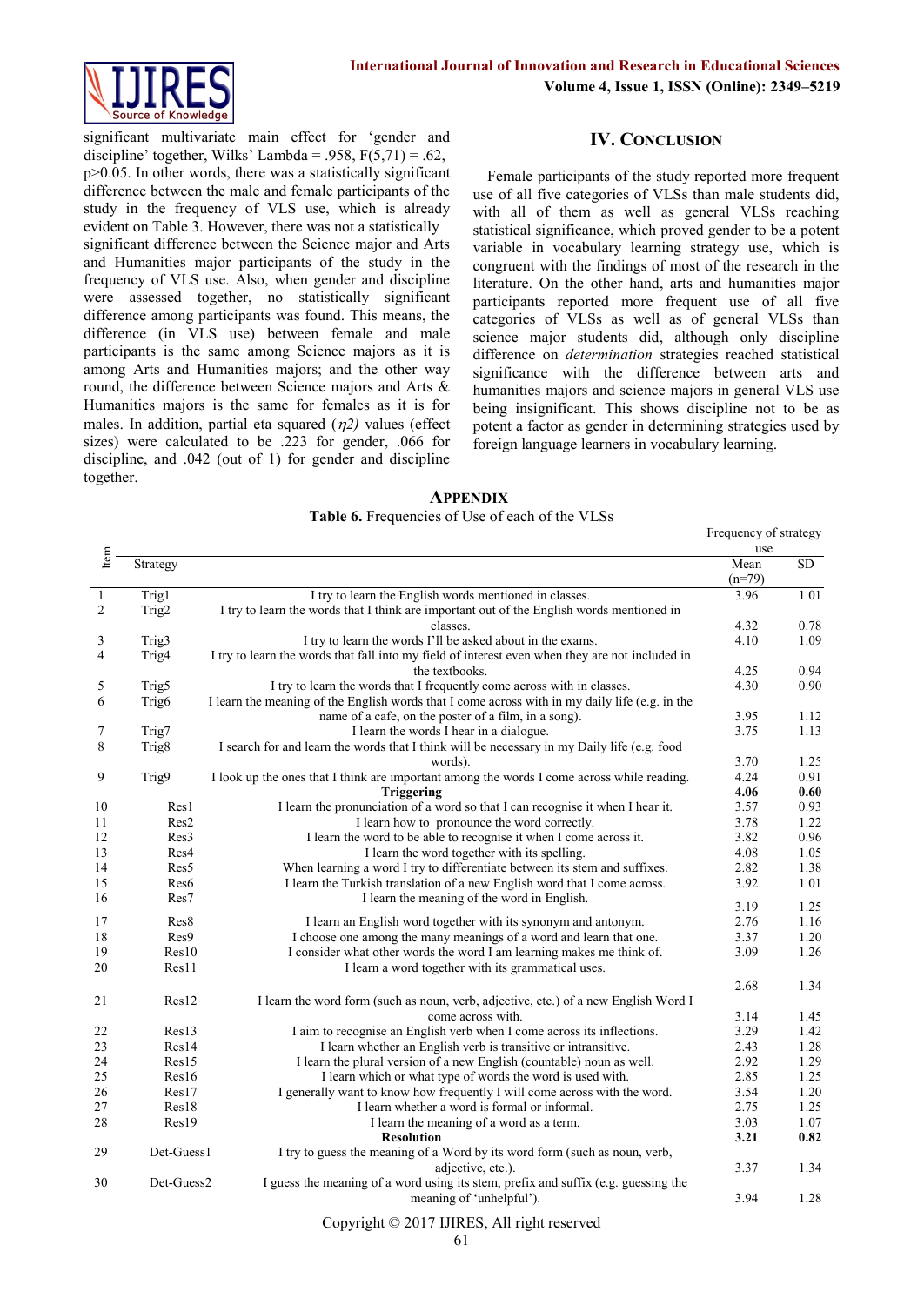## **International Journal of Innovation and Research in Educational Sciences**



## **Volume 4, Issue 1, ISSN (Online): 2349–5219**

| 31 | Det-Guess3           | I try to guess the meaning of a word considering a Turkish word (if there are any)<br>with the same stem and with a similar meaning $(e.g. 'action - aksiyon', 'decoration'$ |      |      |
|----|----------------------|------------------------------------------------------------------------------------------------------------------------------------------------------------------------------|------|------|
|    |                      | - dekorasyon, etc.).                                                                                                                                                         | 4.25 | 1.08 |
| 32 | Det-Guess4           | I try to guess the meaning of a word with the help of the figures and shapes given<br>with it.                                                                               | 4.09 | 1.05 |
| 33 | Det-Guess5           | I try to get some help from the context (words around it) as I am guessing the                                                                                               |      |      |
|    |                      | meaning of a word.                                                                                                                                                           | 4.16 | 0.98 |
|    |                      | Det-Guessing                                                                                                                                                                 | 3.96 | 0.96 |
| 34 | Det-Dic1             | I look up the word in a bilingual (English to Turkish) dictionary.                                                                                                           | 4.06 | 1.08 |
| 35 | Det-Dic2             | I look up the word in a monolingual (English to English) dictionary.                                                                                                         | 2.90 | 1.27 |
| 36 | Det-Dic3             | I look up the word in an illustrated (visual) dictionary.                                                                                                                    | 1.95 | 1.20 |
| 37 | Det-Dic4             | I look up the words in an online or offline dictionary on my mobile or computer.                                                                                             | 4.37 | 0.98 |
| 38 | Det-Dic5             | I write the word on a search engine on the Internet.                                                                                                                         | 3.52 | 1.38 |
|    |                      | Det-Dictionary                                                                                                                                                               | 3.36 | 0.64 |
| 39 | Det-Int1             | I ask the teacher to translate the word into Turkish.                                                                                                                        | 2.84 | 1.26 |
|    |                      |                                                                                                                                                                              |      |      |
| 40 | Det-Int <sub>2</sub> | I ask the teacher the synonym / antonym of the word.                                                                                                                         | 2.63 | 1.20 |
| 41 | Det-Int3             | I ask the teacher to explain or define the word in English.                                                                                                                  | 2.75 | 1.30 |
| 42 | Det-Int4             | I ask the teacher to use the word in a sentence                                                                                                                              | 3.09 | 1.26 |
| 43 | Det-Int5             | I ask the meaning of the word to my classmates.                                                                                                                              | 3.11 | 1.23 |
| 44 | Det-Int <sub>6</sub> | I try to discover the meaning of the word in the course of class / group activities.                                                                                         | 2.94 | 1.23 |
| 45 | Det-Int7             | In the course of a dialogue, I ask about the words whose meanings I do not know to                                                                                           |      |      |
|    |                      | the person I am talking to.                                                                                                                                                  | 3.35 | 1.22 |
| 46 | Det-Int8             | In the course of a dialogue, when I cannot remember a word I would like to use, I                                                                                            |      |      |
|    |                      | explain the word with other words and get the person I am talking to to tell it.                                                                                             | 3.68 | 1.20 |
|    |                      |                                                                                                                                                                              |      |      |
| 47 | Det-Int9             | When I cannot remember the name of an object, I show it and try to get the person                                                                                            |      |      |
|    |                      | I am talking to to tell its name.                                                                                                                                            | 3.42 | 1.13 |
|    |                      | Det-Interactive                                                                                                                                                              | 3.09 | 0.79 |
|    |                      | <b>Determination</b>                                                                                                                                                         | 3.39 | 0.64 |
| 48 | Rein-Int1            | I rehearse and practice the words I have learnt with friends from school.                                                                                                    | 2.58 | 1.17 |
| 49 | Rein-Int2            | I get the teacher check the vocabulary notebooks, lists and word-cards I prepare for                                                                                         |      |      |
|    |                      | accuracy.                                                                                                                                                                    | 1.92 | 1.01 |
| 50 | Rein-Int3            | I try to use the words that I've recently learnt in face to face communication with                                                                                          |      |      |
|    |                      |                                                                                                                                                                              |      |      |
|    |                      | native speakers or foreigners.                                                                                                                                               | 2.89 | 1.41 |
| 51 | Rein-Int4            | I try to use the words that I've recently learnt when corresponding with (via e-mail,                                                                                        |      |      |
|    |                      | letters, chatting, text messages, etc.) native speakers or foreigners.                                                                                                       | 3.23 | 1.39 |
| 52 | Rein-Int5            | I try to use the words that I've recently learnt when I am talking on the phone to                                                                                           |      |      |
|    |                      | native speakers or foreigners.                                                                                                                                               | 2.27 | 1.14 |
|    |                      | Rein-Interactive                                                                                                                                                             | 2.58 | 0.84 |
| 53 | Rein-Sens-V1         | I revise a word I have recently learnt together with a visual conveying the its                                                                                              |      |      |
|    |                      |                                                                                                                                                                              | 2.42 | 1.10 |
|    |                      | meaning.                                                                                                                                                                     |      |      |
| 54 | Rein-Sens-V2         | I study words by relating them to some images in my mind (e.g. studying the Word                                                                                             |      |      |
|    |                      | 'peak' with a virtual image of a mountain with an ice-cap on top of it).                                                                                                     | 3.61 | 1.28 |
| 55 | Rein-Sens-V3         | I create a mind map for the words that are related in topic or in meaning and study                                                                                          |      |      |
|    |                      | them together with that map (e.g. I create a mind map for the word 'transportation'                                                                                          |      |      |
|    |                      | by categorising it into 'land', 'air' and 'water' first, and then categorise each into                                                                                       |      |      |
|    |                      | smaller ways of transport on my mind map).                                                                                                                                   | 3.11 | 1.44 |
| 56 | Rein-Sens-V4         | I get help from the physical position of a word (on the page, blackboard or signpost)                                                                                        |      |      |
|    |                      | as I am studying it.                                                                                                                                                         | 3.78 | 1.23 |
|    |                      | I try to learn the words that fall into my field of interest even when they are not                                                                                          |      |      |
| 57 | Rein-Sens-V5         |                                                                                                                                                                              |      |      |
|    |                      | included in the textbooks.                                                                                                                                                   | 2.14 | 1.27 |
| 58 | Rein-Sens-V6         | As I am studying a word, I try to visualize its spelling in my mind.                                                                                                         | 3.70 | 1.30 |
| 59 | Rein-Sens-V7         | I study words by attaching objects their English equivalent on them.                                                                                                         | 2.34 | 1.30 |
| 60 | Rein-Sens-V8         | I study words with similar meanings by using semantic features tables. For example;                                                                                          |      |      |
|    |                      | wrist<br>wall<br>table                                                                                                                                                       |      |      |
|    |                      | 'watch'<br>$\checkmark$                                                                                                                                                      |      |      |
|    |                      | 'clock'<br>$\checkmark$                                                                                                                                                      | 1.94 | 1.12 |
|    |                      |                                                                                                                                                                              |      |      |
| 61 | Rein-Sens-V9         | I create a figure reflecting the meaning of an English word using its letters (e.g.                                                                                          |      |      |
|    |                      | writing the word 'mug' as mv <sup>g</sup> so that 'u' represents a mug and 'g' its handle).                                                                                  | 1.94 | 1.18 |
|    |                      | Rein-Sensual-Visual                                                                                                                                                          | 2.78 | 0.81 |
| 62 | Rein-Sens-A1         | I read the words loudly as I am studying them.                                                                                                                               | 3.58 | 1.28 |
| 63 | Rein-Sens-A2         | I audio-record lists of vocabulary and listen to them over and over.                                                                                                         | 2.18 | 1.28 |
| 64 | Rein-Sens-A3         | I relate the pronunciation of a word to a sound it reminds me of (e.g. relating the                                                                                          |      |      |
|    |                      | word 'splash' with the sound a fast car makes with water on a rainy day).                                                                                                    | 3.16 | 1.41 |
| 65 | Rein-Sens-A4         |                                                                                                                                                                              |      |      |
|    |                      | I create a sound-based relationship between the pronunciation of a word and its                                                                                              |      |      |
|    |                      | meaning (e.g. a relationship between 'squeeze' and 'sikiyoruz').                                                                                                             | 3.28 | 1.39 |
| 66 | Rein-Sens-A5         | I study the word using key word technique (e.g. relating the word 'harsh', which                                                                                             |      |      |
|    |                      | means 'ağır' in Turkish, with 'ağır öğrenci harçları').                                                                                                                      | 3.05 | 1.42 |
|    |                      | Rein-Sensual-Auditory                                                                                                                                                        | 3.05 | 0.98 |
| 67 | Rein-Sens-K          | I study a word with the help of a physical activity related to it (e.g. acting as if                                                                                         |      |      |
|    |                      | pushing something while studying the word 'push').                                                                                                                           | 3.32 | 1.30 |
|    |                      | Rein-Sensual                                                                                                                                                                 | 2.90 | 0.82 |
|    |                      |                                                                                                                                                                              |      |      |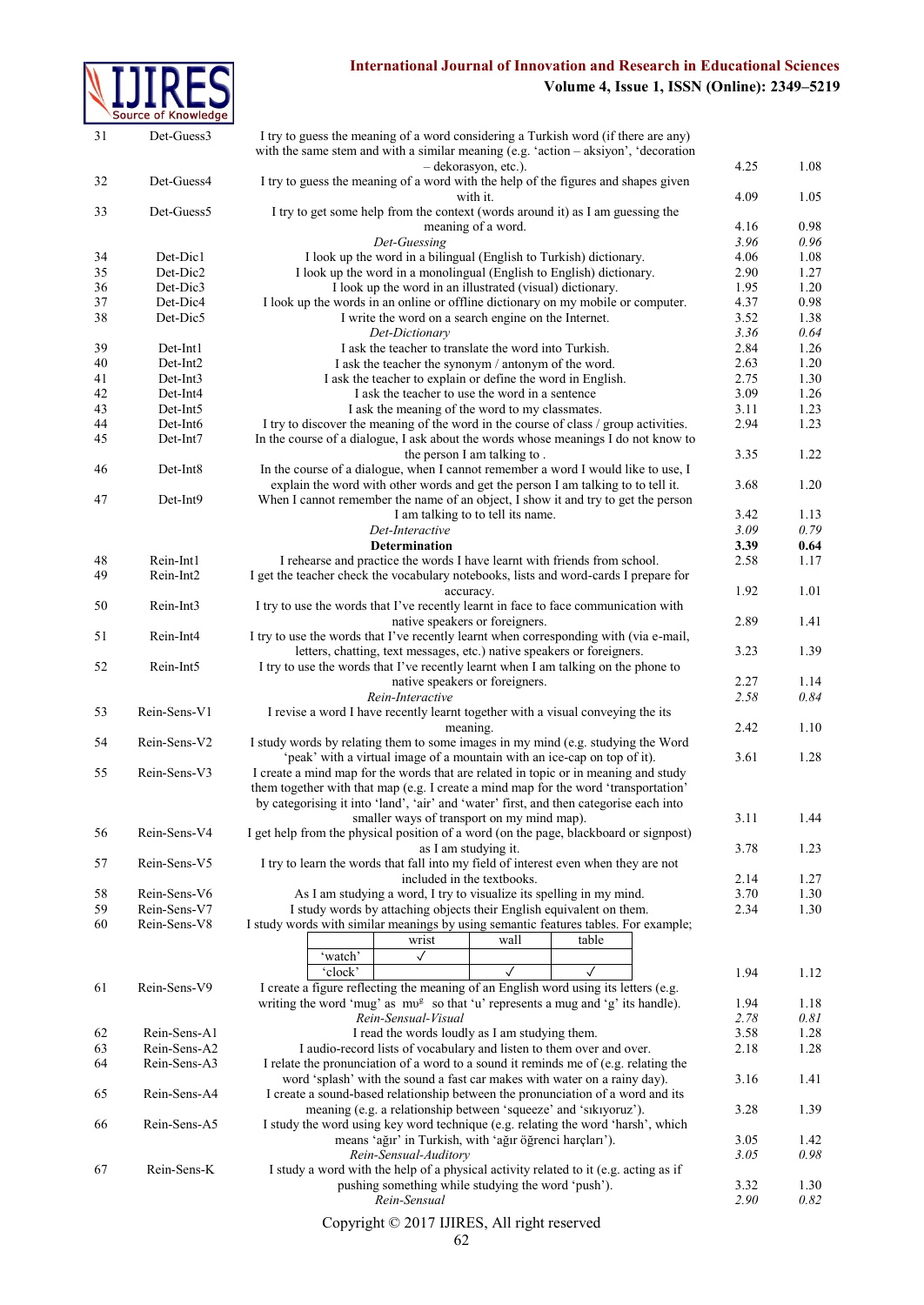## **International Journal of Innovation and Research in Educational Sciences Volume 4, Issue 1, ISSN (Online): 2349–5219**



| 68 | Rein-Org1        | I group words as I am studying them (e.g. grouping nouns related to weather              |              |              |
|----|------------------|------------------------------------------------------------------------------------------|--------------|--------------|
|    |                  | conditions like 'wind', 'rain', 'snow' and adjectives like ''windy', 'rainy', 'snowy').  | 3.35         | 1.19         |
| 69 | Rein-Org2        | I study words relating them to words with the same topic I already know (e.g. relating   |              |              |
|    |                  | the word 'niece' with words like 'uncle, aunt, daughter' I already know).                | 3.44         | 1.18         |
| 70 | Rein-Org3        | I study words relating them to words with related meanings I already know (e.g.          |              |              |
|    |                  | relating the word 'pescatarian', which means a person who does not eat meat but eats     |              |              |
|    |                  | fish, with words like 'vegetarian, vegan' I already know).                               | 3.44         | 1.31         |
| 71 | Rein-Org4        | I study a word with its synonym and antonym ('bright X dark', 'small = short, little').  | 3.52         | 1.21         |
| 72 | Rein-Org5        | I study gradable adjectives in order (e.g. ordering adjectives from cold to hot as       |              |              |
|    |                  | 'freezing $>$ cold $>$ cool $>$ warm $>$ hot $>$ burning').                              | 3.05         | 1.35         |
| 73 | Rein-Org6        | I study a word trying to find a similar word in Turkish (if there is one) (e.g. action-  |              |              |
|    |                  | aksiyon, decoration-dekorasyon, etc.).                                                   | 4.18         | 0.96         |
| 74 | Rein-Org7        | I study a word together with its context (e.g. a tongue-twister, saying, poem, song      |              |              |
|    |                  | lyric, film caps, etc.).                                                                 | 3.28         | 1.14         |
|    |                  | Rein-Organisational                                                                      | 3.47         | 0.87         |
| 75 | Rein-Personal    | I reinforce a word relating it to a personal experience, memory or anecdote              |              |              |
|    |                  | (reinforcing the word 'bunny' with my favourite childhood cartoon <i>Bugs Bunny</i> ).   | 3.89         | 1.05         |
| 76 | Rein-Mech1       | I study words wring them over and over.                                                  | 3.48         | 1.30         |
| 77 | Rein-Mech2       | I study a word by underlining its initial letter.                                        | 1.77         | 1.12         |
| 78 | Rein-Mech3       | I rehearse vocabulary using word lists.                                                  | 3.33         | 1.44         |
| 79 | Rein-Mech4       | I rehearse vocabulary using small word-cards.                                            | 2.94         | 1.44         |
| 80 | Rein-Mech5       | I study words using my vocabulary notebook that I keep for new words I learn.            | 3.23         | 1.41         |
| 81 | Rein-Mech6       | I study vocabulary from glossary or vocabulary sections of course books (e.g.            |              |              |
|    |                  | glossary section in the end of or within a course books or CD/DVDs that come             |              |              |
|    |                  | with them).                                                                              | 2.65         | 1.44         |
| 82 | Rein-Mech7       | I study vocabulary from my notes that I take during classes.                             | 3.58         | 1.26         |
| 83 | Rein-Mech8       | I rehearse vocabulary in a planned way with regular intervals (e.g. right after class,   |              |              |
|    |                  | a day, a week, a month later, etc.).                                                     | 3.38         | 1.31         |
| 84 | Rein-Mech9       | I rehearse vocabulary by solving vocabulary tests.                                       | 3.30<br>3.07 | 1.34         |
|    |                  | Rein-Mechanical                                                                          |              | 0.94         |
| 85 | Rein-Cre1        | I revise vocabulary in context (e.g. in a sentence).                                     | 3.24         | 1.29         |
| 86 | Rein-Cre2        | I learn words by making up a story with them.                                            | 2.47         | 1.20         |
| 87 | Rein-Cre3        | I reinforce the word by explaining it with other words (e.g. explaining the word         |              |              |
|    |                  | 'parents' as 'a person's mother and father).                                             | 2.81         | 1.41         |
|    |                  | Rein-Creative<br>Reinforcement                                                           | 2.84<br>3.02 | 1.09<br>0.72 |
| 88 | Ret1             | I retrieve a word getting help from its pre-fix, suffix and/or root (e.g. retrieving the |              |              |
|    |                  | meaning of the word 'unhappiness' from its negativity prefix 'un-' and noun suffix       |              |              |
|    |                  | $'$ -ness').                                                                             | 3.78         | 1.33         |
| 89 | Ret <sub>2</sub> | I remember a word getting help from its word form (whether a word is a noun,             |              |              |
|    |                  | verb, adjective, etc.).                                                                  | 3.00         | 1.37         |
| 90 | Ret <sub>3</sub> | I try to retrieve a word by its physical location on the page (of the book or            |              |              |
|    |                  | notebook).                                                                               | 3.53         | 1.32         |
| 91 | Ret <sub>4</sub> | I try to retrieve a word trying to remember where / in what context I learnt it (e.g.    |              |              |
|    |                  | in class, in the course of a dialogue or in a film).                                     | 3.62         | 1.19         |
| 92 | Ret <sub>5</sub> | I try to retrieve the word by remembering its initial letter.                            | 2.62         | 1.20         |
| 93 | Ret <sub>6</sub> | I try to retrieve a word by trying to remember what physical activity I was doing        |              |              |
|    |                  | when I first learnt it (e.g. acting out like stirring something while trying to retrieve |              |              |
|    |                  | the word 'stir').                                                                        | 3.13         | 1.29         |
|    |                  | Retrieval                                                                                | 3.28         | 0.91         |
|    |                  | <b>General Average</b>                                                                   | 3.25         | 0.62         |
|    |                  |                                                                                          |              |              |

#### **ACKNOWLEDGMENT**

The author is grateful to TUBITAK for the funding they provided for the research.

## **REFERENCES**

- [1] Ahour, T. & Abdi, M. (2015). The Relationship between EFL Learners' Multiple Intelligences and Vocabulary Learning Strategies Use with a Focus on Gender. *Theory and Practice in Language Studies,* 5 (4), pp. 800-809.
- [2] Alemi, M., & Tayebi, A. (2011). The influence of incidental and intentional vocabulary acquisition and vocabulary strategy use on learning L2 vocabularies. *Journal of Language Teaching and Research,* 2(1), pp. 81-98.
- [3] Asgari, A., & Mustapha, G. B. (2011). The Type of Vocabulary Learning Strategies Used by ESL Students in University Putra Malaysia. *English Language Teaching,* 4(2), p. 84.

[4] Barcroft, J. (2009). Strategies and Performance in Intentional L2 Vocabulary Learning. Language Awareness. 18(1): 74-89.

- [5] Baxter, J. (1980). The Dictionary and Vocabulary Behavior: A Single Word or a Handful? *TESOL Quarterly.* 14(3), pp. 325- 336.
- [6] Boonkongsaen, N., & Intaraprasert, C. (2014). Use of English Vocabulary Learning Strategies by Thai Tertiary-Level Students in Relation to Fields of Study and Language-Learning Experiences. *English Language Teaching,* 7(5), pp. 59-70.
- [7] Božinović, N., & Sindik, J. (2011). Gender differences in the use of learning strategies in adult foreign language learners. *Metodički Obzori,* 6(11), pp. 5-20.
- [8] Cohen, A. D. (1987). **Studying Learner Strategies: How We Get the Information. Learner Strategies in Language Learning.** Engle-wood Cliffs, NJ: Prentice-Hall (pp. 31-40).
- [9] Cook, V. (2001). Using the first language in the classroom. *Canadian Modern Language Review,* 57(3), pp. 402-423.